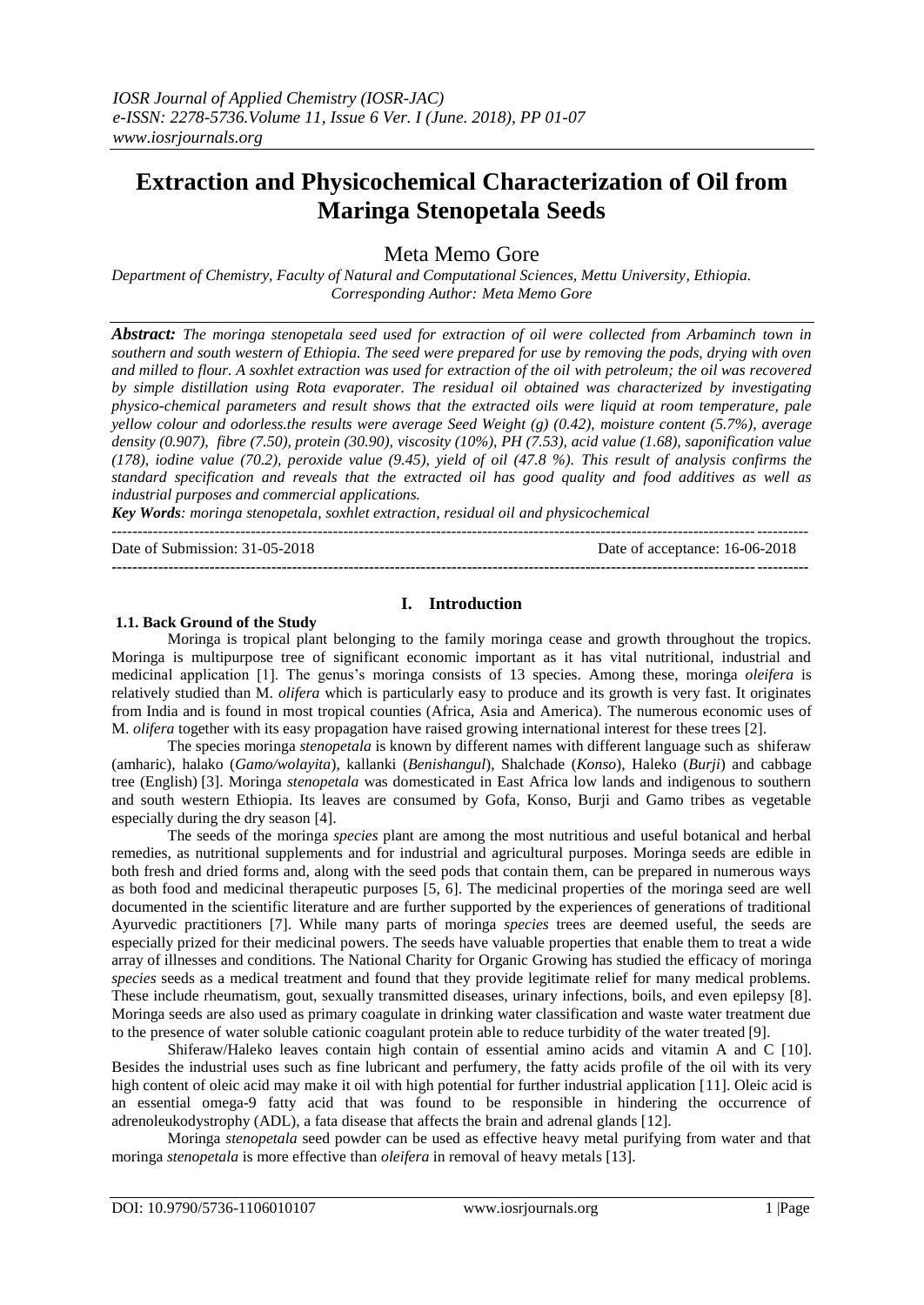Petrochemical based resin such as epoxy, polyester and vinyl ester find more engineering application because of their advantageous material properties such as high stiffness and strength [14]. However these resins have serious drawbacks in terms of biodegradability, initial processing cost, energy consumption, health hazards and for our everyday food products. Consequently there is a requirement to develop novel biobased product from renewable feedstock and finding an alternative source of cooking oil and as we all know, the price of commodities such as cooking oil keep an increasing every year. Therefore a number of researchers have been studied vegetable oils as alternative feedstock to substitute for petroleum.



However, some vegetable oil is not standards to it consumer satisfaction in terms of their physicochemical properties or for the texture and stability of the food product. The food value of the edible lipids also depend on chemical properties like iodine value, peroxide value, acidity etc, as well as on some physical properties like solidification temperature, color, appearance etc. Therefore, the study tried to analysis some important physicochemical properties o f moringa *stanopetala.*

### **General objective**

To Extract oil by soxhlet extractor and study the physico-chemical properties of moringa *stenopetala* seeds.

#### **Specific Objectives**

- To extract oil from moringa *stenopetala* seeds by soxhlet extraction method
- > To determine the physicochemical properties of newly extracted oil

## **II. Experimental Sections**

## **Materials and Methods**

## **2.1. Apparatus**

Hot tube, Rota evaporator, Measuring cylinder,Triple beam balance, Burette, Conical flask, Standard flask, Round bottom flask, Pipette, Heater, Boiling chip, Grinding mille, Water bath, Magnetic stirrer, Beaker, Sucker, Condenser, Soxhlet tube, Viscometer, Dropper and PH meter.

### **2.2. Chemicals**

Moringa *Stenopetala* seed powder, petroleum, Diethyl ether, Ethanol, Phenolphthalein indicator, Alcoholic NaOH/KOH, HCl, Chloroform, Iodine, Glacial acetic acid, Na<sub>2</sub>SO<sub>3</sub>, KI, Tape and distilled Water, Na<sub>2</sub>S<sub>2</sub>O<sub>3</sub>, Starch indicator, NH<sub>4</sub>Cl, NH<sub>4</sub>OH were analytical reagent grade and  $Na_2S_2O_3$ , Starch indicator, NH<sub>4</sub>Cl, NH<sub>4</sub>OH were analytical reagent grade and purchased from Sigma-Aldrich (St. Louis, MO, USA), BDH, CDH (India) and (Aldrich Chemical Company, Germany).

### **2.2.1. Reagents**

0.5 Normality (N) HCl, accurately standardized Alcoholic KOH: 40gm of KOH was dissolved in 1L of distilled alcohol keeping the temperature below  $15.5^{\circ}$ C while the alkaline was dissolved and this solution was remained clear. Phenolphthalein indicator: 1%

Hanus iodine solution: 1.4 g of iodine was weighed and 82.5 ml of glacial acetic acid was dissolved by heating and cooling, then 25 ml of this solution was titrated against with  $0.1N$  of Na<sub>2</sub>SO<sub>3</sub>.

Sodium hydroxide-sodium thiosulfate solution: 600gm sodium hydroxide and 50gm  $Na<sub>2</sub>S<sub>2</sub>O<sub>3</sub>$ .5H<sub>2</sub>O was dissolved in distilled water it was made to one liter.

### **2.3. Sample Collection**

First, M. *stenopetala* seed was collected from M. *stenopetala* tree from surrounding of Arbaminch town, southern Ethiopia. Then, the seeds was removed from the pods, sorted, seeds was cleaned manually to remove all foreign matter such as dust, dirt, stones and chaff as well as immature and broken seeds and oven dried and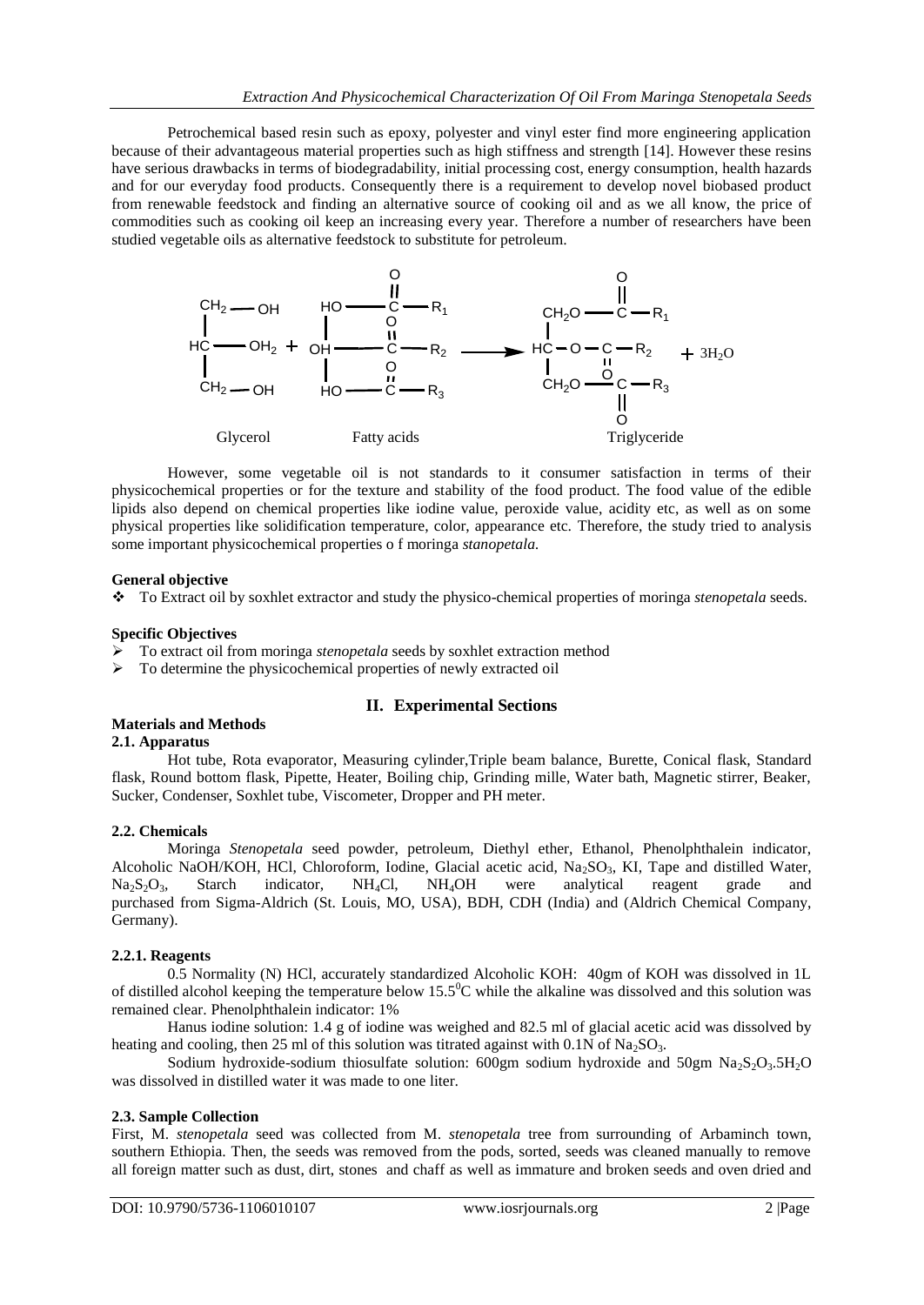stored until needed. Then the powder was obtained by in a grinding mille. Finally the seed powder was kept for extraction.



Figure 1. Moringa stenopetala tree



Figure 2. Maringa stenopetala undehulled seeds Figure 3. Moringa stenopetala kemguel seeds

All figure are taken from Eyasu Sefu report

## **2.4. Procedure of Oil Extraction**

About 50g of moringa *stenopetala* crushed seeds was fed to lab-scale Soxhlet extractor fitted with a 1 liter round bottom flask and a condenser (weighed by using triple beam balance and was put in a tumble tube then, it was placed in distillation apparatus and oil was extracted by using 200ml of petroleum).The extraction was executed for 3 hours. Then, the solvent was separated from oil by using Rota evaporator (Evaporator N.N.Series equipped with an Aspirator and a Digital Water Bath SB-651, Japan). The experiment was repeated in triplicate. Finally the oil was kept for different analysis [15].

## **2.4.1. Determination of moisture content of seeds**

Moringa *stenopetala* seeds were weight primarily, and it was dried in an oven at 109°c for 7 hours and the final weight was taken. The procedure was repeated in triplicate and recorded. The percentage moisture in the seed was calculated using the following equation [15].

# Moisture content=  $[(w_1-w_2)/w_2]$  X 100

Where,  $w_1$ =original weight of sample (before drying)  $W_2$ =Weight of sample after drying

## **2.4.2. Oil yield and density**

The oil was extracted using soxhlet extraction method (*petrolleum*) as described by A.O.A.C. (1990) and density was also measured using pyconometer [16].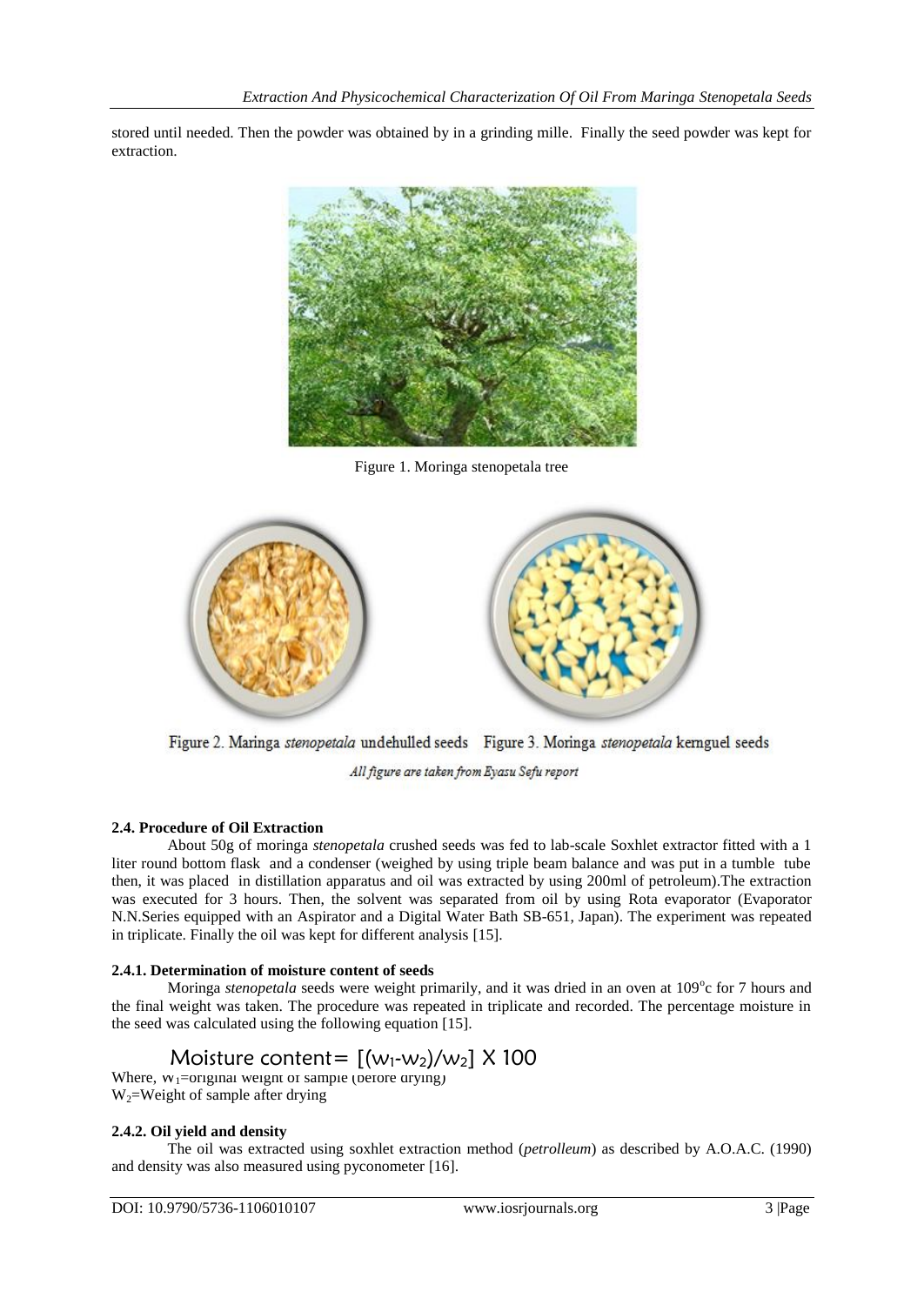## **2.4.3. Determination of the seed oil content**

The weight of oil of each replicated extracted was determined and mean value was recorded and the percentage of oil extracted was determined using below equation [18].

## Seed oil content =  $(W_0/W_5)$  X 100

 $m$ inte,  $m_0$  = weight of on extracted W<sub>S</sub> = Weight of sample (dry base)

## **2.4.4. Determination of acidic value**

10g of the given oil was weighed in 250ml conical flask and it was dissolved in alcohol (mixture of 25ml of diethyl ether and 25ml of ethanol). Then, two drops of phenolphthalein indicator was added. The contents was titrated with 0.1M of alcoholic NaOH/KOH to the end point with consistent shakes until a dark pink color was observed and the volume of  $0.1M$  NaOH/KOH( $V_0$ ) was recorded(17]. Finally the acid value of the oil was calculated as:

Where, 56.1=equivalent weight of KOH V=Volume of KOH

 $W_0 = We^{inht}$  of oil

## $[56.1V \times 0.1] / W_0$

**2.4.5. Determination of saponification value** 5g of oil was weighed in to conical flask and 50ml of alcoholic 0.1N KOH was added from burette by allowing it to drain for a definite period of time and a blank was also prepared by allowing it to drain at the same duration of time with continuous stirring. The flask was connected to the condenser and it was boiled gently for about 1 hour. Then the flask and condenser was cooled, the condenser was rinsed with a little distilled water and then the condenser was removed. Finally 1ml of phenolphthalein indicator was added and it was titrated against 0.5NHCl until the pink color was disappeared. Same procedures were used for other samples and blank [18]. The expression for SV was given by:  $SV = [56.1 \times N (B-S)]/W_0$ 

 Where, B=volume of solution for blank test S=volume of solution uses for determination N=actual normality of HCl uses and  $W_0$ =weight of oil.

## **2.4.6. Determination of peroxide value**

1gm of Moringa *stenopetala* seed oil was weighed in to clean dry boiling tube and 3ml of solvent (12 ml of chloroform and 18 ml of glacial acetic acid mixture) was added, after this the tube was boiled for 30 seconds. The contents was transferred quickly to conical flask containing 20 ml of 5 % KI solution and the tube was washed twice with 25 ml of water and collected in to conical flask, then, the solution was titrated against  $0.01N$  Na<sub>2</sub>S<sub>2</sub>O<sub>3</sub> solution until yellow color disappeared. 0.5 ml of starch was added with vigorous shaking and titrated carefully until the blue color just disappeared. The blank was also prepared with the same procedure [19]. Then the calculation as:

Peroxide value =  $[1000(S-B) N]/W$ 

Where,  $S =$  Volume, in ml of  $Na<sub>2</sub>S<sub>2</sub>O<sub>3</sub>$  solution used up by the sample

 $B =$  Volume, in ml of Na<sub>2</sub>S<sub>2</sub>O<sub>3</sub> solution used up by the blank

N=Normality of  $Na<sub>2</sub>S<sub>2</sub>O<sub>3</sub>$  solution and

W = Weight, in g of the oil taken.

### **2.4.7. Determination of iodine value**

0.5gm of oil was weighed into a conical flask and 10ml of chloroform was dissolved and 25ml of hanus iodine solution was added by using a pipette and was drained in a definite time to dissolve the oil .Then it was mixed well and was allowed to stand in a dark place for exactly 1hr with occasional shaking and 20ml of 15% KI was added. Then the solution was shaked thoroughly and 100ml of freshly boiled and cooled water was added and the stopper was washed down by any free iodine solution. Then the solution was titrated against 0.1N of Na<sub>2</sub>S<sub>2</sub>O<sub>3</sub> until yellow solution turns almost colorless and a few drop of 1% starch indicator was added. Then the solution was titrated until the blue color completely disappears. The flask was stopped towards the end titration and was shaked vigorously so that any iodine remaining in CHCl<sub>3</sub> was taken up by KI solution [4]. Finally the blank was run without the sample [2]. IV expression was given by:

IV=12.69 X C (V<sub>1</sub>-V<sub>2</sub>)/w<sub>0</sub>

Where, C= conc. of sodium thiosulphate, V<sub>1</sub>=volume of sodium thiosulphate use for blank, V<sub>2</sub>= volume of sodium thiosulphate use for determination,  $w_0 = Weight$  of oil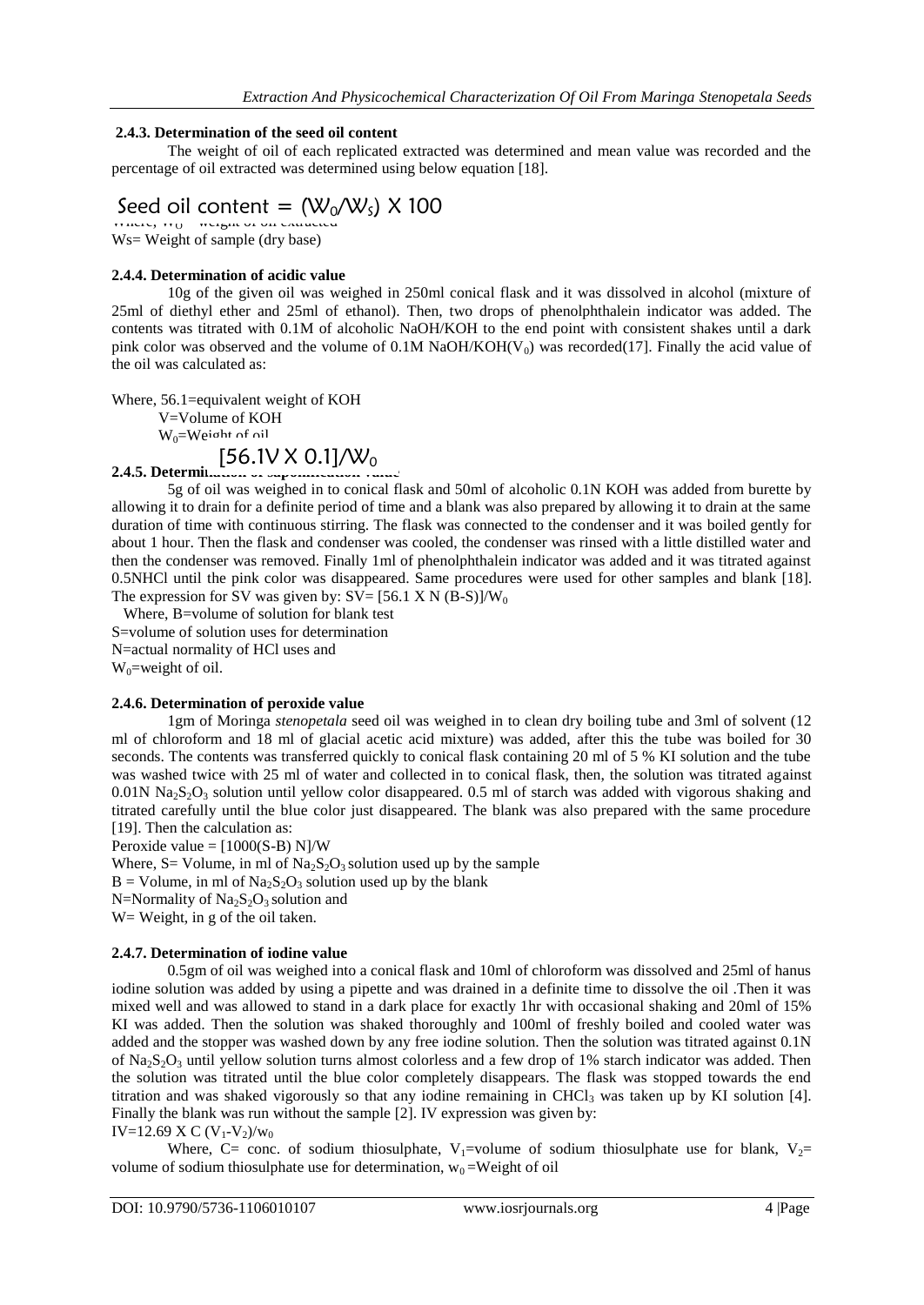## **2.4.8. Determination of viscosity**

A clean, dry Viscometer with a few times above 3 and ½ minutes for the fluid to be test was selected. The sample was filtered to eliminate dust and other solid material in the oil. The viscometer was turned to its normal vertical position. The viscometer was placed in to a holder and was inserted to a constant temp. The suction force was applied to the thinner arm draw sample slightly above the upper timing mark. The afflux time by timing the flow of the sample as it flow the upper timing mark was recorded. And this procedure was repeated in triplicate [6]. Then the viscosity was calculated as: Viscosity= (average time) (density of sample)

## **2.4.9. Determination of pH value**

3gm of sample was taken to a clean dry 25ml of beaker and 15ml hot distilled water was added to the sample into the beaker and was stirred slowly. It was cooled in a cold water bath. The PH electrode was standardized with (NH4Cl+NH4OH) buffer solution and immersed in to the sample and the PH value was recorded [19].

### **2.4.10. Analysis of Oil seed waste**

The oil seed residues remaining after the extraction of oil were analyzed for protein, fiber and ash contents. Protein content was determined as samples of residue were digested for 11 minutes with a digestion mixture of sulphuric acid/ hydrogen peroxide, using mercuric oxide as a catalyst. The final end point in the ammonia titration was measured photometrically. Fiber content was determined as 2.0-g of finely ground defatted sample were weighed and boiled with a sulfuric acid solution (0.255 mol/L) for half an hour followed by separation and washing of the insoluble residue. The residue was then boiled with a sodium hydroxide (0.313 mol  $L^{-1}$ ) solution followed by separation, washing and drying. The dried residue was weighed and ashed in a muffle furnace at 600°C and the loss in mass was determined. Ash content was determined as two grams of the test portion were taken and carbonized by heating on a gas flame. The carbonized material was then ashed in an electric muffle furnace at 550°C until a constant mass was achieved according to [11].

## **III. Results and Discussion**

The data from the analyses of *M. Stenopetala* oil seeds and extracted oils have been summarized in Table 1-5. Values for the present analyses are given as mean ± SD, for three *M. Stenopetala* oil seed samples in triplicate.Table 1 below shows the proximate analyses of *M. Stenopetala* oil seeds.

The physical properties of moringa *stenopetala* seeds such as size, shape and bulk density and chemical composition of seeds are needed for the design of equipments to handle, transport, process and store for asserting product quality. Moreover, unit operation for preparation of seeds for oil extraction very slightly depending up on the physical properties and oil contents of the seed. Undehulled moringa *stenopetala* seeds examined are triangular, have tree wings and covered with spongy thick yellowish seed coat. The kernel has whitish gray color and oval shape and its thickness decrease from the center towards either end along the length of seed. The average weights of undehulled seeds is much higher than that moringa *oleifera* seeds and the average weights of kernel of moringa *stenopetala* seed is more than double to moringa *oleifera* seed. The extracted oils were liquid at room temperature. The oil content of Moringa *Stenopetala* seeds. The oil extraction with lab-scale Soxhlet extractor had the highest yield, due to the increased ability of the polar solvent to overcome forces that bind lipids within the sample. The lowest yield due to losses during the separation of the oil from the water.

| Tuble 1: Thin you of morning shanopement secus |                  |  |  |  |
|------------------------------------------------|------------------|--|--|--|
| <b>Constituents</b>                            | <b>Results</b>   |  |  |  |
| Average Seed Weight (g)                        | $0.42 \pm 0.40$  |  |  |  |
| Moisture content (%)                           | $5.7 \pm 0.65$   |  |  |  |
| Average oil Content (%)                        | $39.18 \pm 0.70$ |  |  |  |
| Fiber $(\%)$                                   | $7.50 \pm 0.55$  |  |  |  |
| Protein $(\%)$                                 | $30.90 \pm 0.85$ |  |  |  |

Table 1. Analysis of *Moringa stanopetala* seeds

Values are mean ± SD of three seeds from each region, analyzed individually in triplicateAverage Seed Weight M. *Stanopetala* in this study agrees with reported result of Ethiopian agricultural research (0.5g)[1]. The average moisture content of moringa *stenopetala* seed in this study is 5.7%. This value is comparable to the corresponding value reported [6]. The moisture content of oil seeds can determine the storage condition and influence the duration of storage and subsequently the gravity of the oil and meal. Whole, intact, low-moisture oilseeds (about8-10% moisture) can be stored for an extended time without significant change on the quality of oil. High moisture content (about14-15% moisture) in seeds has an adverse effect on oil and meal quality [1].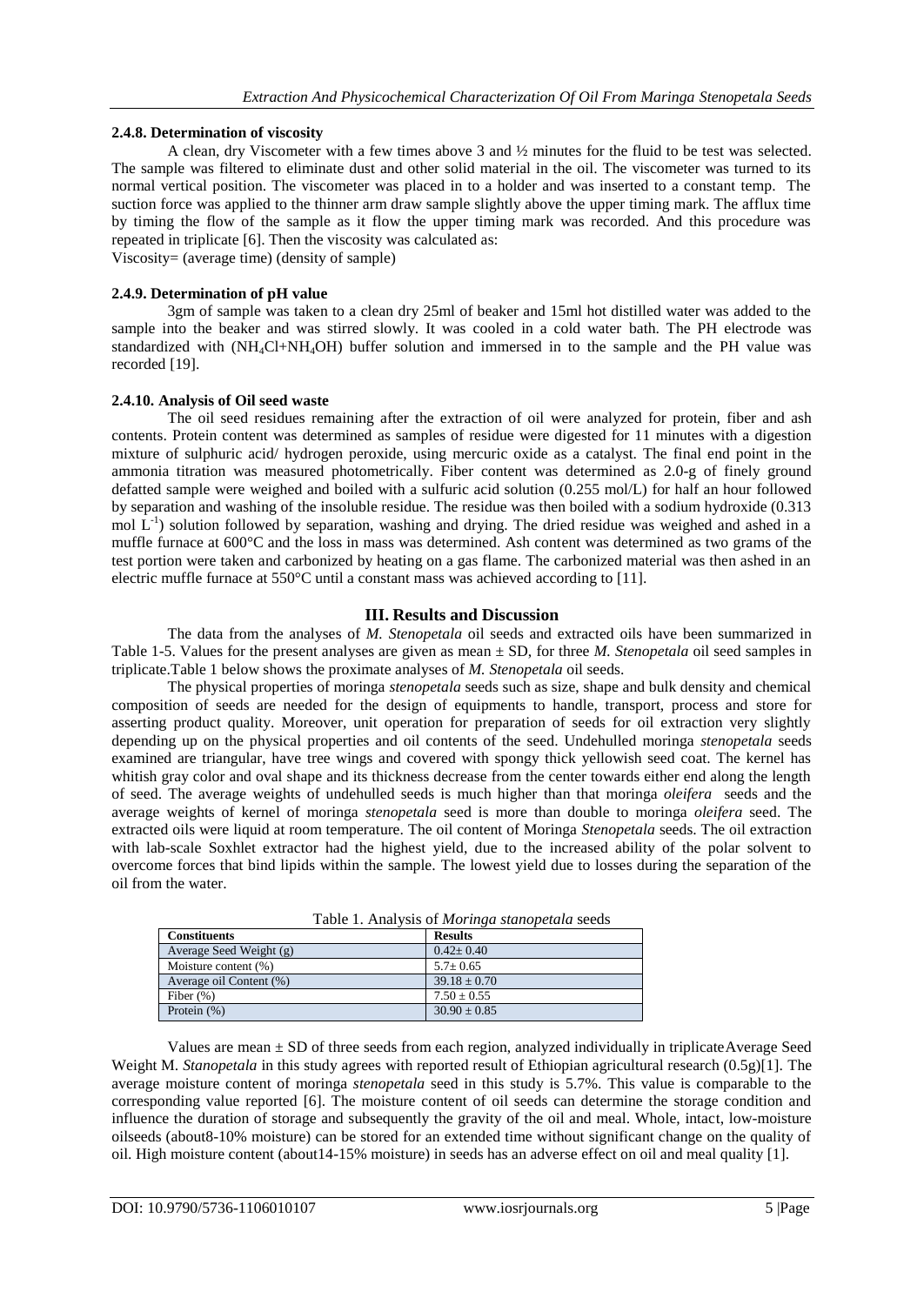The range of oil content (39.18 ± 0.70%) of *M.stanopetala* seeds in the present analyses was found to exceed those of cotton seed (15.0-24.0 %) and soybean (17.0-21.0 %) and comparable with those of safflower (25.0- 40.0 %). The high oil yield allows the possibility of economical exploitation which results in lower operation costs compared to some other oil seeds. The high oil yield from this region might be accredited to the sandy soil texture and favorable environment for Moringa growth because report revealed that the Moringa tree is suitable with sandy soil streams. The results of the *M.stanopetala* oil seed wastes indicate high protein content in the seeds, ranging from 29.6 to 31.3% the results agrees with the literatures. The result revealed that Fiber contents 7.50 ± 0.55. The result is comparable to those reported for *M.stanopetala* seeds [5].

| Tuble 2. I II when and chemical characteristics of the extracted Onl |             |                          |                               |  |  |  |
|----------------------------------------------------------------------|-------------|--------------------------|-------------------------------|--|--|--|
| <b>Physical property</b><br>Value                                    |             | <b>Chemical property</b> | <b>Value</b>                  |  |  |  |
| Viscosity                                                            | 10          | Seed oil content         | 46.18 %                       |  |  |  |
| Density at $24^{\circ}$ C                                            | 0.907       | Acidic value             | $1.68$ mg KOH/g               |  |  |  |
| pH                                                                   | 7.53        | Sponification value      | 178 mg $KOH/g$                |  |  |  |
| Color                                                                | Pale vellow | Iodine value             | $70.2$ g I <sub>2</sub> /100g |  |  |  |
| Odor                                                                 | odorless    | Peroxide value           | $9.45 \text{~meq/kg}$         |  |  |  |

Table 2. Physical and chemical Characteristics of the extracted Oil

The average density of Moringa oil 0.907 obtained in this study was consistent with the reported reviews [19]. In this manner the oil from moringa *stenopetala* seed using soxhelet apparatus and petroleum as a solvent were liquid at room temperature, pale yellow, odorless and its  $P^{H}$  vlue was 7.53 (Table 2). Average acid value; in this study is 1.68 mg KOH/g. This value agrees with previous literature 1.42 mgKOH/g [6]. The acceptable acid value limit for edible oil is less than 10 [13]. From this the oil from moringa *stenopetala* seed used for edible oil.

Table 3. Comparison of Saponification value (SV) and Iodine value (IV) of common edible oils

| Type of oil        | SV        | IV           | Type of oil   | -SV     | IV         |
|--------------------|-----------|--------------|---------------|---------|------------|
| M. stenopetala oil | 176.5-178 | 69-70.2      | Present work  |         |            |
| Coconut oil        | 250-264   | $7.5 - 10.5$ | Safflower oil | 189-195 | 138-146    |
| Cottonseed         | 190-198   | 98-115       | Sunflower oil | 188-194 | 100-140    |
| Groundnut oil      | 188-195   | 87-98        | Sovbean oil   | 189-195 | 125-140    |
| Mustard oil        | 169-177   | 98-110       | Rice bran oil | 180-195 | $90 - 105$ |
| Sesame oil         | 188-193   | 103-115      | Palm oil      | 195-205 | 44-58      |

Moringa *stenopetala* oil has higher saturation than soybeam, sunflower and rape seed oil, but lower saturation than plam oil, it is important also to remarkable that, the absence polysaturated fatty acid in moringa *stenopetala* oil in comparison to that of soybean, sunflower and rape seed oil. Another interesting fact is they high contain of behenic (docosnic) acid in moringa *stenopetala* oil possesses significant resistance to oxidative degradation due to it contain of behenic acid [6].

Saponification value of moringa *stenopetala* seed oil in this study is 178 (mg koH/g). This result agrees with 178.23(mg koH/g) [6]. This indicates the presence of high percentage of fatty acid in moringa *stenopetala* oil and there for implies the possible tendency to soap formation.

Iodine value of moringa *stenopetala* seed oil in this study is 70.2 gI<sub>2</sub>/100g, and this result indicates in agreement with previous literature  $69.21 \text{ gI}_2/100 \text{g}$  [6]. Iodine value is the measure of the unsaturation fats and oils in which high iodine value indicates high unsaturation of fats and oils. Oils with iodine value above 125 are classified as drying oils. Those with iodine value 110-140 are classified as semidrying oil and oil with iodine value less than 110 are considered as non drying oil.

The peroxide value of fresh edible oil is usually within 10meq/kg and the result from peroxide value of moringa *stenopetala* seed oil in this study is 9.4 meq/kg which is approximately agree with this fresh edible oil. This result is higher than that of jatropha oil seed (1.93meq/kg) and shea-nut oil (0.2meq/kg). The oil having higher percentage of peroxide is unstable and grows rancidity easily. This indicates that if the oil is to be used for the purpose of biodiesel production [13]. Generally this result have some variation, this may be due to the difference in variety of plant, cultivation climate, ripening stage, harvesting time of the seed, extraction method used.

## **IV. Conclusion**

The extraction of oil from moringa *stenopetala* seed has been successfully taken place by using Soxhlet extractor and the properties of the extracted oil were studied by physico-chemical determination. The results of extracted oil from the seeds of M*.stenopetala* in this study have showed that this oil could be utilized successfully as source of edible oil for human consumption. In this manner, the result from moisture content of the seed is low which shows as the extracted oil is advantageous in terms of storage stability since the moisture content, the better the storability and suitability to be preserved for a longer period of time. The result from